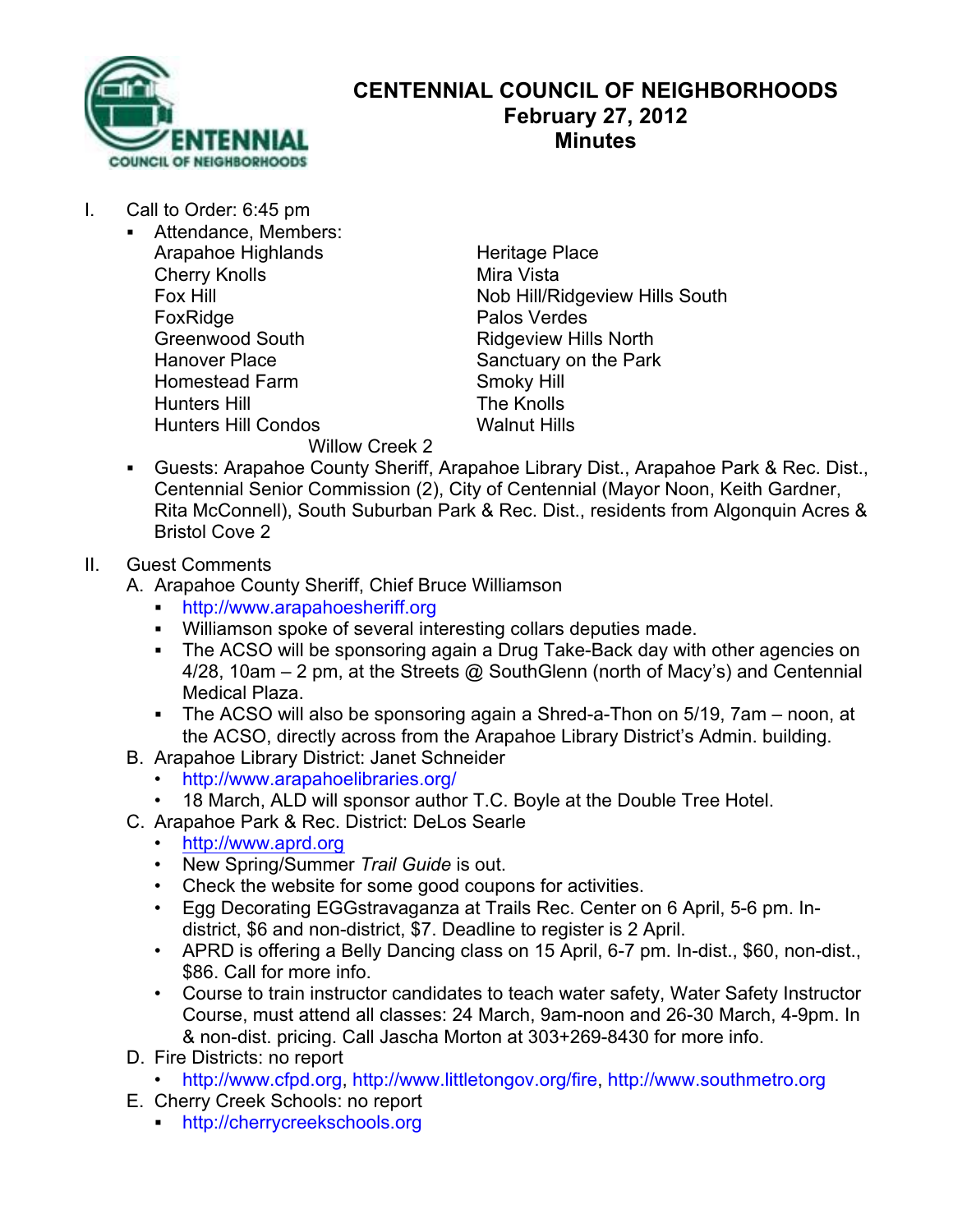- F. South Suburban Park & Rec. District: Teresa Cope
	- http://www.SSPR.org
	- ! The District will have public meetings to discuss upgrades & updates to park spaces.
		- o DeKoevend Park Mater Plan, 12 March, 6:30 pm, at Goodson Rec. Center
		- o Trail improvements to Willow Spring Open Space (4 ft. trail), 14 March, 7 pm, at the SSPRD Admin. Office.
		- $\circ$  Input for Murray, Oxbow Point and Lee Gulch Overlook Open Space properties, 15 March, 6 pm, at the Carson Nature Center.
	- ! Spring Break Art Camps are open for registration. They are for 6-12 year-olds and will be held 26-29 March at Goodson.
	- ! District is having Customer Appreciation Days 1-8 April, to include 10% off all passes and personal training.
	- ! It's time to get your park shelter reservations in for family picnics, wedding receptions, etc. Call the District office at 303-798-5131.
	- ! Golf leagues, youth spring sports leagues and adult leagues are now forming, call to join.
- G. City of Centennial
	- ! http://www.centennialcolorado.com
	- ! Cathy Noon, Mayor
		- o Keith Gardner, Dist. 2, has been elected Mayor Pro Tem.
		- o 12 April, State of the City
		- o 27 April, soft opening for Centennial Center Park.
		- o 12 May, Spring Fling, 10am at deKoevend Park
		- $\circ$  Youth Commission is finalizing plans for it's 4<sup>th</sup> Battle of the Bands.
		- o The City Manager search brought in 79 candidates. They'll be narrowed down & and open house will be held (13 March. 6-7:30pm) for the public to meet them.
	- ! Gail Ploen and Jim Fleenor from the Centennial Senior Commission introduced themselves and spoke briefly about what their group has been doing.
- H. Community Associations Institute: Cici Kessler
	- She spoke briefly about legislation CAI is supporting to require licensing and regulation for property managers.
	- ! She also listed a few upcoming workshops for members. (See flyer linked with these minutes.)
- III. Non-Commercial Agricultural Uses (NC2A zoning) Horses, turkeys, llamas, goats.
	- Rita McConnell, Asst. Director, Community Development Dept.

She updated CenCON on changes to the  $NC<sub>2A</sub>$  portion of the new Land Development Code and areas of unintended consequences that have resulted upon adoption of the new code. A future focus group of residents from the affected areas has been working diligently to get back what the county zoning had been. City Council will hear the proposed changes in April.

- IV. HOA Forum: Where CenCON members can share questions and problems: none
- V. CenCON Business
	- A. President's report: Gerry Cummins
		- ! HB 1237 places in statute the types of records to be kept by an HOA. These items include: finances, board meeting minutes and other affairs the organization. It is sponsored by Rep. Angela Williams.
		- ! In a meeting with Wayne Reed, Dir. of Community Development for the City, several programs for future CenCON meetings were planned.